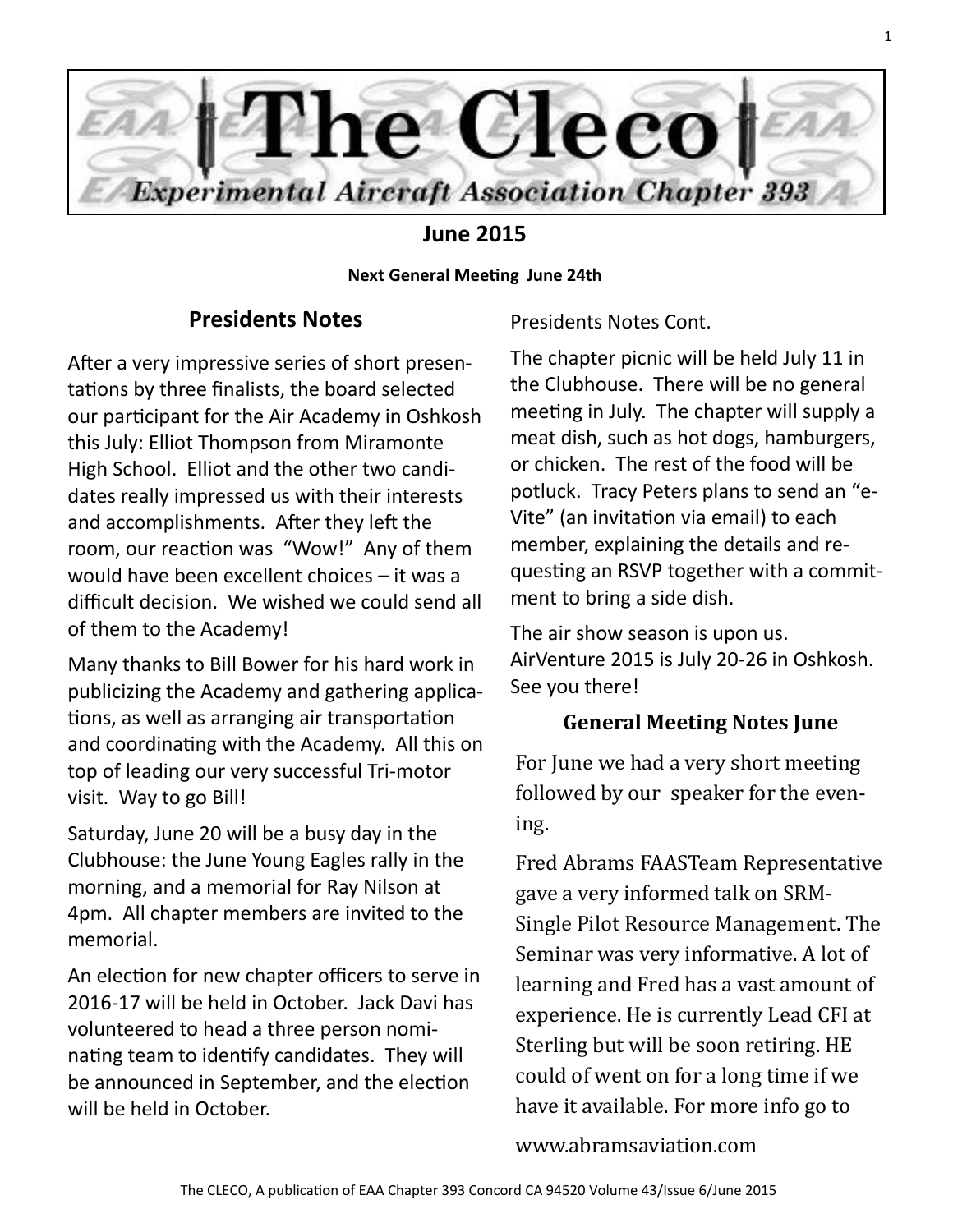President Bill Reining called the meeting to order at 19:00. Present Pete Mitchell, Bob Belshe, Bill Bower, Rich Bourgeois, Harvard Holmes, Rich Sperling, Guy Jones, John Davi and Academy candidates Elliot Heywood 16, Hayden Skinner 16 and Elliot Thompson 18.

Bill summarized chapter 393 and the academy program; the three candidates introduced themselves, highlighted their considerable achievements and answered questions from board members. A difficult decision, Elliott Thompson was chosen.

Secretary & Treasurer – Pete Mitchell/Bob Belshe

We have 52 paid members 9 still due from last year. We have two new members, Paul & Georgia Spangenberg and Bill and Marilyn O'Brian. We have a bank balance of \$6,125 and young eagle credits of \$2,307.

General meeting menu – Rick Bourgeois

June menu roasted chicken, mashed potatoes with gravy, green beans, dinner rolls, salad, dessert and drinks.

Speaker – Harvard Holmes

For the past 26 years (1989), Data Transformation Corp (DTC) and Computer Sciences Corp (CSC) were the only two companies contracted out by the FAA to provide a computer interface to the FAA's Direct User Access Terminal Service (DUATS), a weather information and flight plan processing service. DTC unsuccessfully lost its bid with the FAA as a DUATS II provider. The contract was recently awarded to Lockheed Martin. Lockheed and CSC will be the two providers on one-year, fixed-price contract with up to four one-year contract renewals. Lockheed Martin will begin providing weather information and flight plan processing service to

Board Meeting noted cont.

pilots and other authorized users on May 17. Harvard will provide information on Lockheed's new program.

Chapter Picnic

The chapter picnic (July meeting) is scheduled for Saturday July 11<sup>th</sup> at the clubhouse. No board meeting in July. Tracy will handle invites. Rich will be in charge of food. The chapter will provide hamburgers, hot dogs and drinks, potluck for salads and desserts. Nominating committee – Jack Davi

Jack has agreed to head up a three person nominating committee for the October election of officers for 2016-2017.

Young Eagles June 20th

Jack will handle publicity; Tom Barlow is recruiting pilots and ground crew. CAP cadets for car parking detail, we need to park perpendicular on the west side. It was suggested we mark restrooms as unisex to improve flow. Pete will pick up keys. Pete and Guy will setup great room and signs. PSA will provide fuel discount. We will need help after young eagles to set up for the Ray Nilson memorial at 16:00, (all 393 members are invited). We need to promote 393 at Young Eagle events, invite new members and donations.

Clubhouse Updates

New gas line for gas stove – Ron Lem

Fireplace room windows – Scott Achelis

Install light fixtures and white board

New garage door

Disperse the unused turf infill

Meeting adjourned 21:00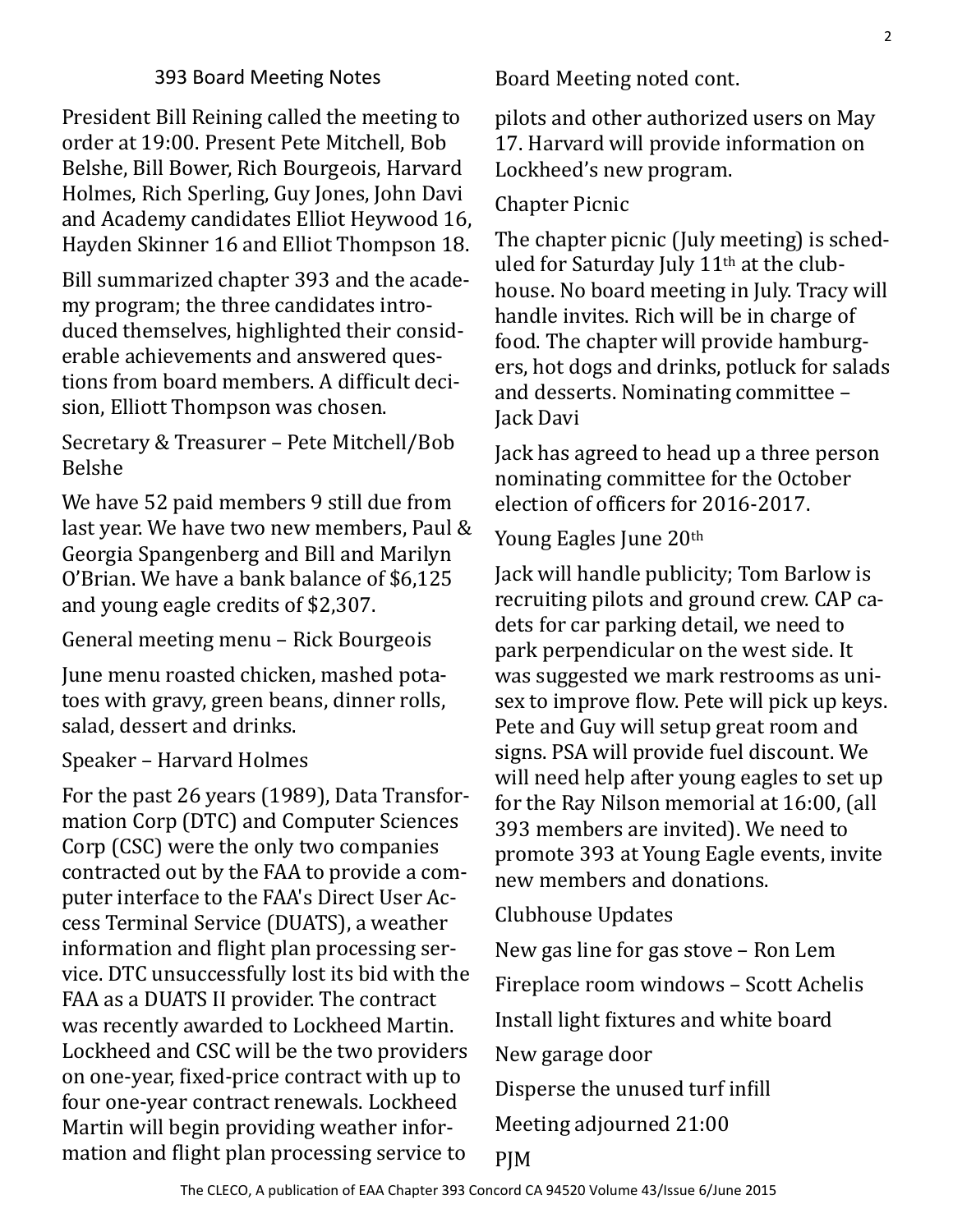# Burt Rutan Legacy Day

Burt Rutan, the visionary aircraft designer whose innovations made history and changed the aviation world, will be back at EAA AirVenture Oshkosh in 2015 to commemorate the 40th anniversary of his iconic VariEze aircraft. Rutan's designs have been groundbreaking for more than 40 years, beginning with the VariViggen in the early 1970s through the concepts that became the SpaceShipOne and SpaceShipTwo vehicles that are launching the era of space tourism.

His use of canard wings and composite materials changed the look and efficiency of homebuilt aircraft, with more than 1,000 airplanes based on his designs now flying in the United States alone.

"There are few individuals in the history of aviation who can match Burt Rutan's imagination and accomplishments," said Jack Pelton, EAA chairman of the board. "His presentations are eagerly anticipated whenever he is in Oshkosh. Although he officially 'retired' several years ago, his innovative mind continues to push forward with new concepts and ideas that he'll share at EAA AirVenture in 2015."

Rutan is perhaps publicly known best for his SpaceShipOne design, which in 2004 won the \$10 million Ansari XPRIZE as the first successful private spacecraft. He also designed the Voyager, which in 1986 became the first aircraft to fly around the world nonstop on a single tank of fuel. That accomplishment earned him, along with pilots Dick Rutan and Jeana Yeager, the Presidential Citizen's Medal. Burt Rutan was also named to the National Aviation Hall of Fame in 1995 and EAA Homebuilders Hall of Fame in 1998.

## **Celebration Activities**

Burt Rutan, one of aviation's most revered innovators, will be honored on Tuesday, July 21, during Rutan Legacy day at EAA AirVenture Oshkosh 2015. Coinciding with the 40th anniversary of Rutan's iconic VariEze, the day begins with a Homebuilts in Review presentation about the canard design, followed by several more activities throughout the day culminating with a Theater in the Woods program that night.

The Homebuilts in Review program gets under way at 10 a.m. at the Homebuilders Hangar and runs through 11:15 a.m. The Boeing Plaza will feature several different Rutan models on display and will include a planeside interview with Rutan at 1 p.m. Tuesday's air show will also feature Rutan designs.

That evening, the Theater in the Woods program will feature "Garage-to-Garage," a program highlighting Rutan's 46 airplane types that have flown, along with a history of the Rutan Aircraft Factory.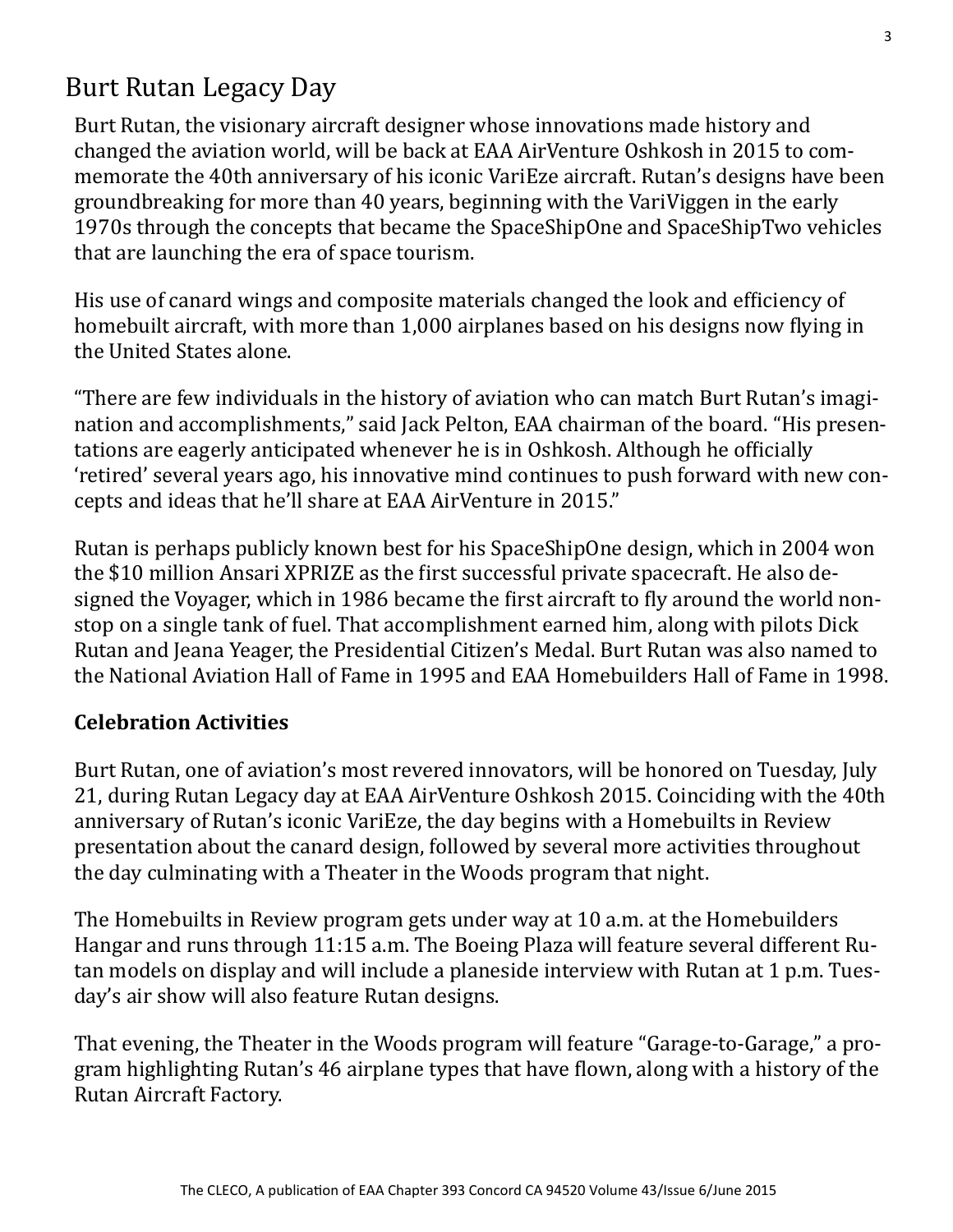Here are several other activities planned throughout the rest of the week:

- Wednesday, July 22, Burt will appear at the Honda Pavilion at 1 p.m. for a presentation on his newest design, the SkiGull.
- Thursday, July 23, Burt will join his brother test pilot Dick Rutan in the EAA AirVenture Museum for a 10 a.m. presentation on the iconic 1985 Voyager nonstop flight around the world without refueling. At 1 p.m. Burt appears at the Honda Pavilion to present Space History and Dynamic Launch - A solution to improving space launches. Burt will attend the Gathering of Eagles on Thursday night.
- Friday, July 24, the Honda Pavilion hosts the Rutan Model Aircraft Factory RC models of the Rutan airplane starting at 11:30 a.m.

------------------------------------------------------------------------------------------------------------------ ------------------

Burt's VariEze aircraft first flew in May 1975, with the prototype causing a sensation at that year's EAA Oshkosh fly-in. That canard design evolved into other Rutan aircraft innovations, such as the Long-EZ, that are still being built today. Rutan's multitude of interests has also led him into successfully exploring space flight and into electric flight.

In honor of the VariEze anniversary, EAA is inviting all Rutan and canard aircraft owners to come to Oshkosh and participate in the festivities. Rutan and canard aircraft owners who would like to participate in the celebration at Oshkosh are being asked to register in advance. The 63rd annual Experimental Aircraft Association fly-in convention will be held July 20-26 at Wittman Regional Airport in Oshkosh.

# Salute to Veterans Parade

Friday, July 25, 2015 Warbird Alley to Boeing Plaza

All veterans in attendance are invited and encouraged to participate in the annual Salute to Veterans Parade starting at from Warbird Alley, where they will be saluted as they march along the flightline.

The parade will conclude at Boeing Plaza, where the veterans will be welcomed with a ceremony honoring their service and sacrifice.

Just a couple of highlights for Airventure 2015. Hope to see you there.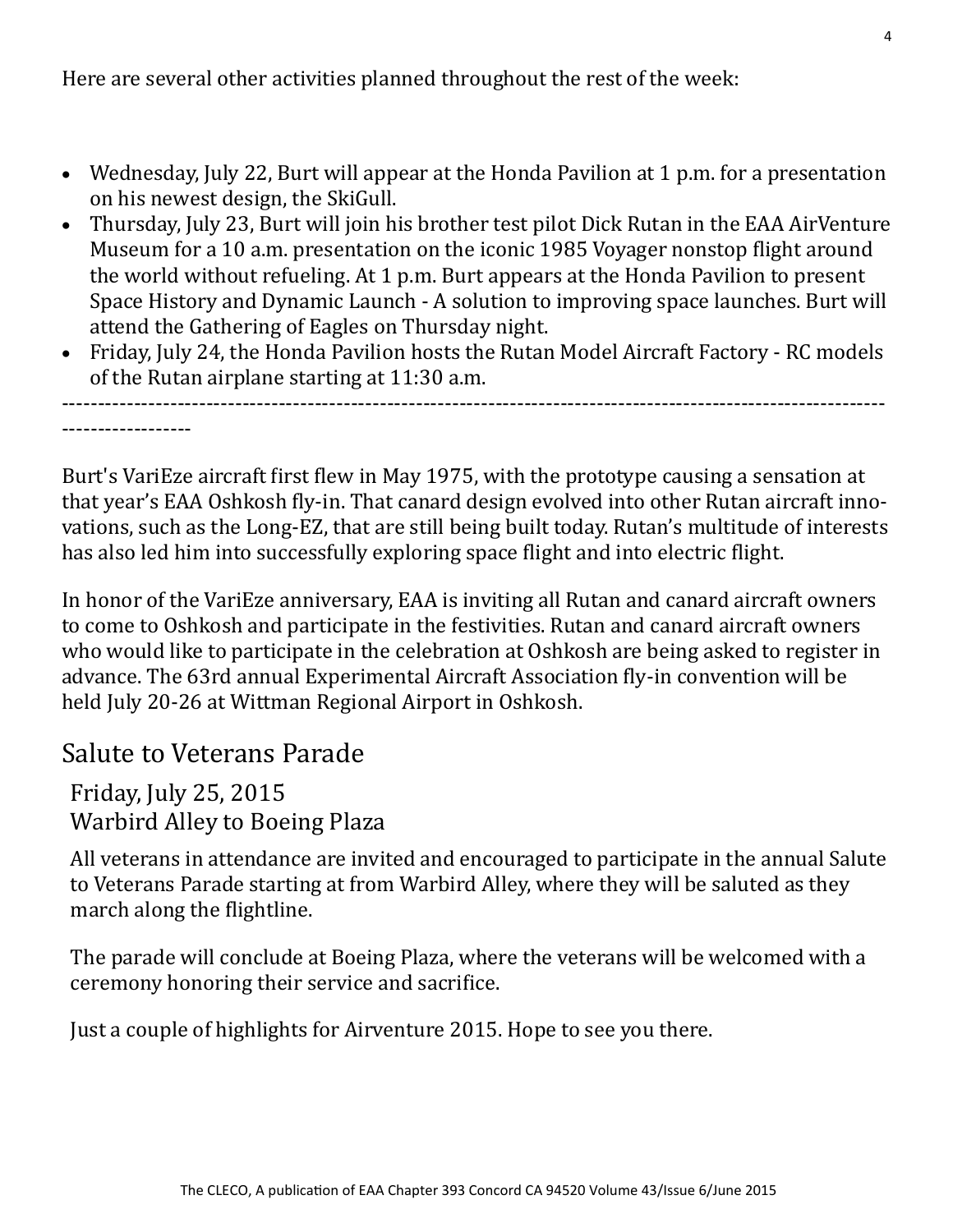### Wednesday Fly Outs

## By Harvard Holmes

To maintain proficiency, a number of pilots get together on Wednesdays and fly somewhere for lunch. Many of the aircraft owners in the chapter participate. Passengers are always welcome. Not only is it a great way to see the Bay Area, its also fun to see and ride in our members aircraft. The e-mail address is wedflyout@eaa393.org. You may contact Harvard Holmes at harvardholmes@comcast.net or Renee Robinson webmaster@eaa393.org to be added or removed from the list.

Generally, someone who wants to go flying will send a suggestion to the list a day or two before. Those who can go will respond, and a destination finalized. Recent destinations have include: Half Moon Bay, Petaluma. Santa Rose, Ukiah, Boonville, Shelter Cove, Willows, Auburn, Sacramento, Lodi, Stockton, Merced Watsonville, Lake Tahoe and Salinas. If the weather is poor a selection may be made as late as Wednesday morning.

Young Eagles-Next Rally scheduled for June 20, 2015.

Rally schedule for 2015.

- June 20
- August 22
- September 19

October 17

**The Experimental Aircraft Association Chapter 393 of Concord, CA** P.O. Box 6524, Concord, CA 94524-1524 http://www.eaa393.org/ Email: nle@eaa393.org Officers/Appointees for 2015 President: Bill Reining pres@eaa393.org 510 479 7260 Vice President: Tracy Peters veep@eaa393.org 925 676 2114 Secretary Pete Mitchell secty@eaa393.org 925 586 6491 Treasurer Bob Belshe treas@eaa393.org 925 376 7677 Newsletter Editor Bill Bower nle@eaa393.org 925 813 5172 Tech. Counselor Rick Lambert tc@eaa393.org 925 323 0041 Tech. Counselor Bob Sinclair N320sierra@gmail.com 925.935.7465 Young Eagles Renee Robinson yec@eaa393.org 510-828-1734

Dinner Coordinator Rick Bourgeois

RicFlyer@Comcast.net 925 432 9076

Chapter meetings are held on the 4th Wednesday of the month at 200 Sally Ride Dr Concord Ca. Meetings are open to anyone who loves aviation and wants to learn more.

#### **All are welcomed**.

### Menu for May 27th Meeting

- Roasted Chicken
- Mashed Potatoes and Gravy
- Salad
- Dinner Rolls and Dessert
- Coffee and drinks.